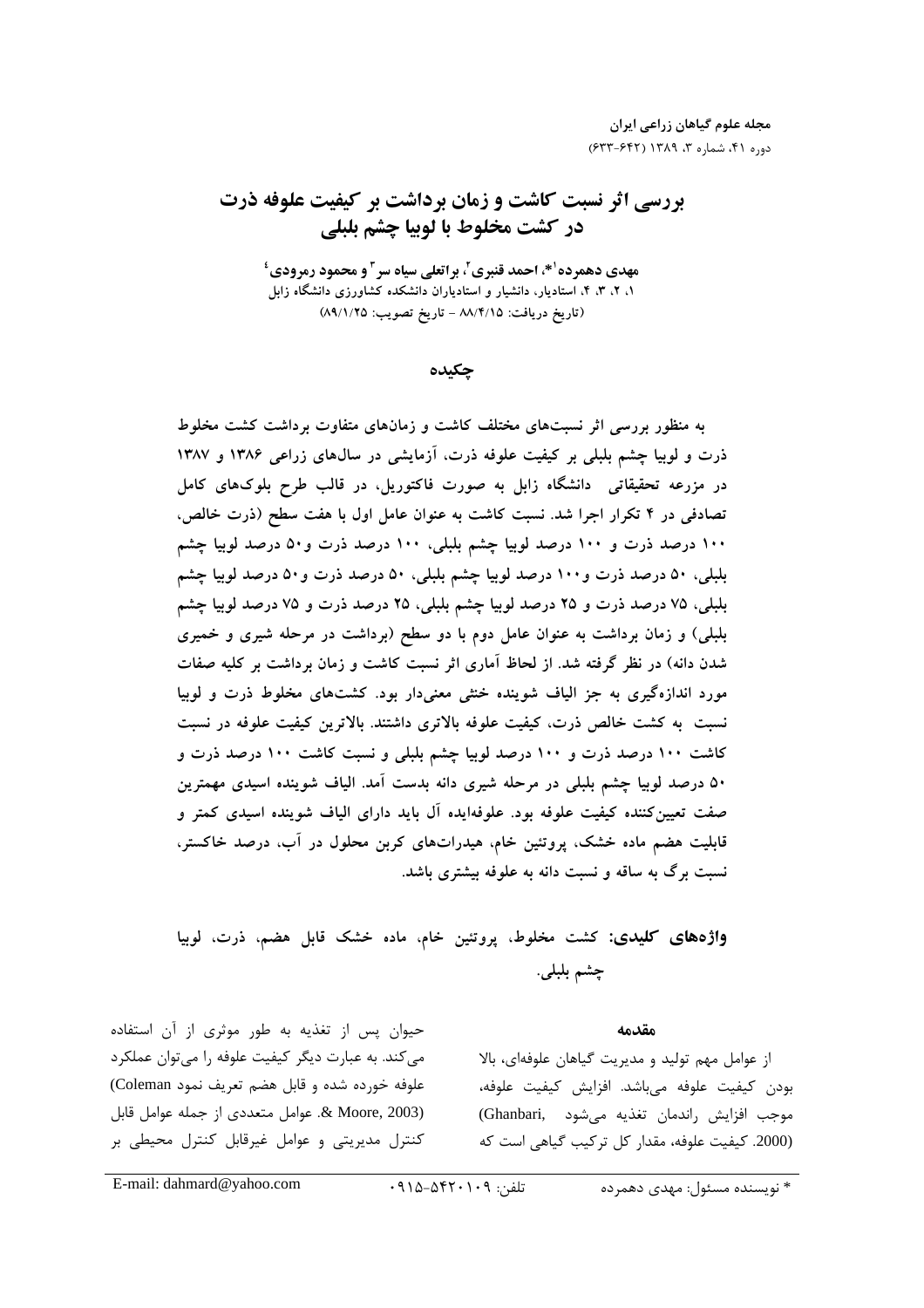صورت خالص دارای کمترین میزان پروتئین خام بود (Mohammad et al., 2006). افزايش نسبت لوبيا چشم بلبلی در ترکیب کشت مخلوط با سورگوم باعث افزایش عملکرد علوفه، محتوای خاکستر و پروتئین خام می شود crhomas et al., 1984). Eskandari (Thomas et al., 1984) بررسی کشت مخلوط ذرت و لوبیا بیان نمود که، عملکرد پروتئین خام در کشتهای مخلوط به طور معنیداری بیشتر از کشتهای خالص میباشد.

مهمترین عاملی که کیفیت علوفه را تحت تأثیر قرار مے،دھد، سن گیاہ مے،باشد. زمان برداشت تأثیر بسزايي بر كيفيت علوفه دارد. كيفيت علوفه با افزايش مرحله رسیدگی، کاهش می یابد .Ghanbari & Lee) Sheperd & Kung .2003; Swenson et al., 2000) (1996) در بررسی اثر مراحل رشد بر کیفیت علوفه در ذرت گزارش نمودند که با افزایش سن گیاه میزان یروتئین خام علوفه کاهش می بابد. Cleale & Bull (1986) گزارش نمودند که درصد پروتئین خام و درصد چربی، با افزایش سن گیاه رابطه معکوسی دارند. زمان برداشت تأثیر معنےداری روی کاهش درصد خاکستر علوفه دارد، به طوریکه از میزان ۱۱ درصد اواخر گلدهی به ۶/۵ درصد در اواخر خمیری دانه کاهش یافت. معمولاً با افزایش سن گیاه به دلیل افزایش لیگنینی شدن ٌ، قابلیت هضم دیواره سلولی کاهش می یابد Esmail et) c1996) Boxton .al., 1991) در نتايج خود به كاهش نسبت برگ به ساقه با افزایش سن گیاهان علوفهای اشاره نمود. Cherney و Martin بيان نمودند كه مرحله رشد در هنگام برداشت اثر فاحشی بر کیفیت علوفه غلات علوفهای دارد. بنابراین استفاده از سیستمهای کاشت مخلوط و برداشت علوفه در زمان مناسب و توجّه به میزان فیبر تولیدی در مراحل مختلف رشد گیاه، نقش بسزایی در قابلیت هضم علوفه خواهد داشت.

هدف از این تحقیق تعیین نسبت بهینه کشت مخلوط ذرت و لوبیا چشم بلبلی و بهترین زمان برداشت جهت کسب بیشترین کیفیت علوفه و بررسی رابطه بین كيفيت علوفه و اجزاء كيفي آن بود. كيفيت علوفه اثر مي گذارند (Ditsch & Bitzer, 2005). كشت مخلوط غلات با لگومها موجب افزايش كيفيت (Dhima et al., 2007; Tsubo et al., علوفه مي شود (2005. در بررسی کشت مخلوط ذرت و سویا، کشت مخلوط نسبت به كشت خالص ماده خشك قابل هضم (DMD) و به تبع آن کیفیت علوفه ذرت بالاتری دارد. این مسأله به واسطه افزایش در پروتئین خام (CP)<sup>۲</sup> و درصد خاکستر <sup>۳</sup> مے باشد (Murphy et al., 1996). Chanbari & Lee (2003) در بررسی کشت مخلوط باقلا و گندم بیان نمودند که کشت مخلوط موجب بهبود کیفیت علوفه می گردد. این محققین بیان داشتند که در کشت مخلوط مقادیر پروتئین خام و هیدراتهای کربن محلول در آب (WSC) <sup>۴</sup> افزایش و محتوای الیاف شوینده خنثی (NDF) <sup>۵</sup> و اسیدی (ADF) <sup>۶</sup> کاهش می بابد. اما د<sub>ر</sub> آزمایش Hosseni (2005) علی رغم این که اثر کشت مخلوط بر درصد پروتئین و ADF معنیدار بود اما بر سایر صفات کیفی تأثیر معنیداری نداشت. Karadage (2004) در بررسی گونههای مختلف ماشک و جو در تک کشتی و کشت مخلوط اظهار داشت که کشت مخلوط نسبت به تک کشتی عملکرد علوفه بالاتری دارد. در بررسی کشت مخلوط چندین گونه لگوم و گراس با تک کشتی آنها مشخص شد که عملکرد علوفه، محتوای یروتئین خام، ماده خشک قابل هضم کل در کشت خالص گراس از مخلوط گراس– لگوم و یا کشت خالص لگوم پایین تر بود. علاوه بر آن، لگومها در تک کشتی و در کشت مخلوط با گراسها در مقایسه با کشت خالص گراس ها دارای NDF کمتری بودند .Sleugh et al.,  $2000$ 

در بررسی کشت مخلوط ذرت و لوبیا چشم بلبلی مشخص شد که میزان پروتئین خام تحت تأثیر نسبتهای کاشت ذرت و لوبیا چشم بلبلی میباشد و افزایش نسبت لوبیا چشم بلبلی در کشت مخلوط باعث افزایش میزان پروتئین خام می گردد. ذرت کشت شده به

<sup>1.</sup> Dry matter digestibly

<sup>2.</sup> Crud protein

<sup>3.</sup> Ash

<sup>4.</sup> Water soluble carbohydrate

<sup>5.</sup> Neutral detergent fiber

<sup>6.</sup> Acid detergent fiber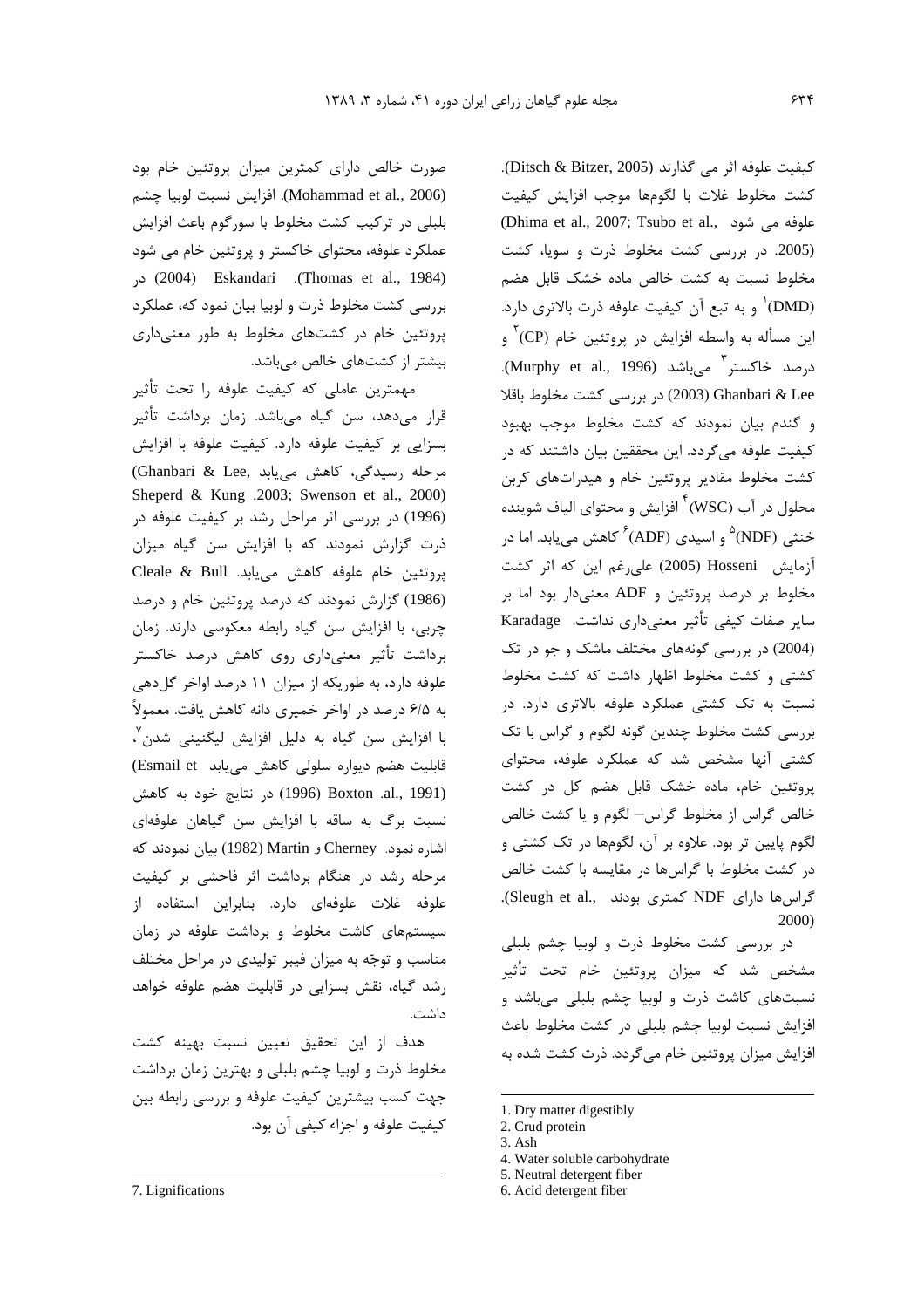در ۶۱ درجه و ۴۳ دقیقه طول شرقی و ۳۰ درجه و ۵۰ دقیقه عرض شمالی با ارتفاع ۴۸۳ متر از سطح دریا واقع شده بود. بر اساس طبقهبندی کوین آب و هوای منطقه در اقلیم خشک و بسیار گرم با میانگین بارندگی سالیانه ۴۹ میلی متر قرار داشت. نتایج تجزیه خاک محل اجرای آزمایش در جدول ١ نشان داده شده است. مواد و روشها

به منظور بررسی اثر نسبتهای مختلف کاشت و زمان های متفاوت برداشت کشت مخلوط ذرت رقم سینگل کراس ۷۰۴ و لوبیا چشم بلبلی بر کیفیت علوفه، آزمایشی در سالهای ۱۳۸۶ و ۱۳۸۷ در پژوهشکده کشاورزی دانشگاه زابل اجرا گردید. محل اجرای آزمایش

| جدول ١- نتايج تجزيه خاک از عمق ٣٠-٠ سانتي متر طي سالهاي اجراي آزمايش. |                   |       |                            |                         |                                 |                |          |      |  |  |  |
|-----------------------------------------------------------------------|-------------------|-------|----------------------------|-------------------------|---------------------------------|----------------|----------|------|--|--|--|
| د, صد                                                                 | د, صد             | د, صد | درصد يتاسيم                | د, صد فسفر              | د, صد                           | هدايت الكتريكي | واكنش    | سال  |  |  |  |
| رس                                                                    | لای               | شن    | (ppm)                      | (ppm)                   | نيتروژن                         | (mmohs/cm)     | خاک (pH) |      |  |  |  |
|                                                                       | $\mathsf{r}\cdot$ | ۶۳    | ۱۹۰                        | Y/A                     | $\cdot$ / $\cdot$ $\Delta \tau$ | Y/A            |          | ۱۳۸۶ |  |  |  |
| ٢٠                                                                    | ۲λ                | ۵۲    | $\mathsf{Y}\setminus\cdot$ | $\mathbf{r}/\mathbf{r}$ | .7.57                           | ۵/۴            | ۷/۹      | ۱۳۸۷ |  |  |  |

نمونهبرداری پس از حذف دو ردیف کناری و نیم متر از دو طرف هر کرت به عنوان حاشیه، از ۱۲ مترمربع وسط هر کرت انجام شد. دو مترمربع از هر کرت به طور تصادفی نمونهبرداری و به مدت ۴۸ ساعت با آون تهویه دار در دمای ۷۰ درجه سانتی گراد خشک گردیدند. نمونههای خشک شده به وسیله آسیاب پودر شدند (تا حد ٠/١ میلی متر) و ١٠٠ گرم از آن برای اندازهگیری صفات مربوط به کیفیت علوفه (میزان پروتئین خام (CP)، الياف حاصل از شوينده اسيدى (ADF)، الياف حاصل از شوینده خنثی (NDF)، هیدراتهای کربن محلول در آب (WSC)، درصد خاکستر (Ash) و قابلیت هضم ماده خشک (DMD) با دستگاه NIRS<sup>'</sup> اسکن گرديدند (Roberts et al., 2003). سيستم NIRS مورد استفاده سری اینفراماتیک ۸۶۲۰<sup>۰ </sup>شرکت پرتن با ۲۰ طول موج در دامنه ۲۴۰۰-۵۰۰ نانومتر بود. معادلات كاليبراسيون براي اين صفات با اندازهگيريهاي آزمایشگاهی ۵ درصد از نمونهها توسط دکتر جعفری (سازمان جنگلها و مراتع، تهران) بدست آمد Jafari et) al., 2003). نسبت دانه به علوفه (G/F) و نسبت برگ به ساقه (L/St) روی ده بوته که از هر کرت به طور تصادفی انتخاب شده بودند نیز محاسبه گردید. دادهها پس از میانگین گیری مورد تجزیه واریانس، مقایسه میانگین و

3. Perten

آزمایش به صورت فاکتوریل ۲×۲ در قالب طرح بلوکهای کامل تصادفی در ۴ تکرار پیاده شد. عامل اول شامل هفت سطح کشت (ذرت خالص، ۱۰۰ درصد ذرت و ١٠٠ درصد لوبيا چشم بلبلي، ١٠٠ درصد ذرت و ۵٠ درصد لوبيا چشم بلبلي، ۵۰ درصد ذرت و ۱۰۰ درصد لوبيا چشم بلبلي، ۵۰ درصد ذرت و ۵۰ درصد لوبيا چشم بلبلی، ۷۵ درصد ذرت و ۲۵ درصد لوبیا چشم بلبلی، ۲۵ درصد ذرت و ۷۵ درصد لوبیا چشم بلبلی) و عامل دوم در برگیرنده دو زمان برداشت (برداشت در مرحله شیری و خمیری شدن دانه) بود. هر کرت آزمایشی شامل ۶ خط با طول ۷ متر و فاصله بین خطوط ۵۰ سانتی متر بود. تراکم مناسب برای گیاه ذرت ۸ بوته در مترمربع (در کشت خالص ذرت) و برای لوبیا چشم بلبلی ٢٠ بوته در مترمربع (در كشت خالص لوبيا چشم بلبلی) در نظر گرفته شد. تراکم تیمار ها به صورت افزایشی و جایگزینی اجرا شدند. نسبتهای کاشت با تغییر تراکم بوته (تغییر فاصله دو بوته روی ردیف) و فاصله ثابت بین دو ردیف (۵۰ سانتی متر) اجرا شد. ارقام مورد استفاده ذرت سینگل کراس ۷۰۴ و لوبیا چشم بلبلی رقم ٢٩٠٠۵ بود. بر اساس نتایج حاصل از تجزیه خاک، ۶۰ کیلوگرم در هکتار فسفر، ۴۷ کیلوگرم پتاسیم و ۴۵ کیلوگرم نیتروژن خالص به زمین ا ضافه گردید، در سال دوم با توجه به تجزیه خاک کود فسفر به میزان ۹۰ کیلوگرم در هکتار ا ضافه شد. کاشت در ۱۵ اسفند ماه با دست انجام گردید.

<sup>1.</sup> Near infrared reflectance spectroscopy

<sup>2.</sup> Informatics 8620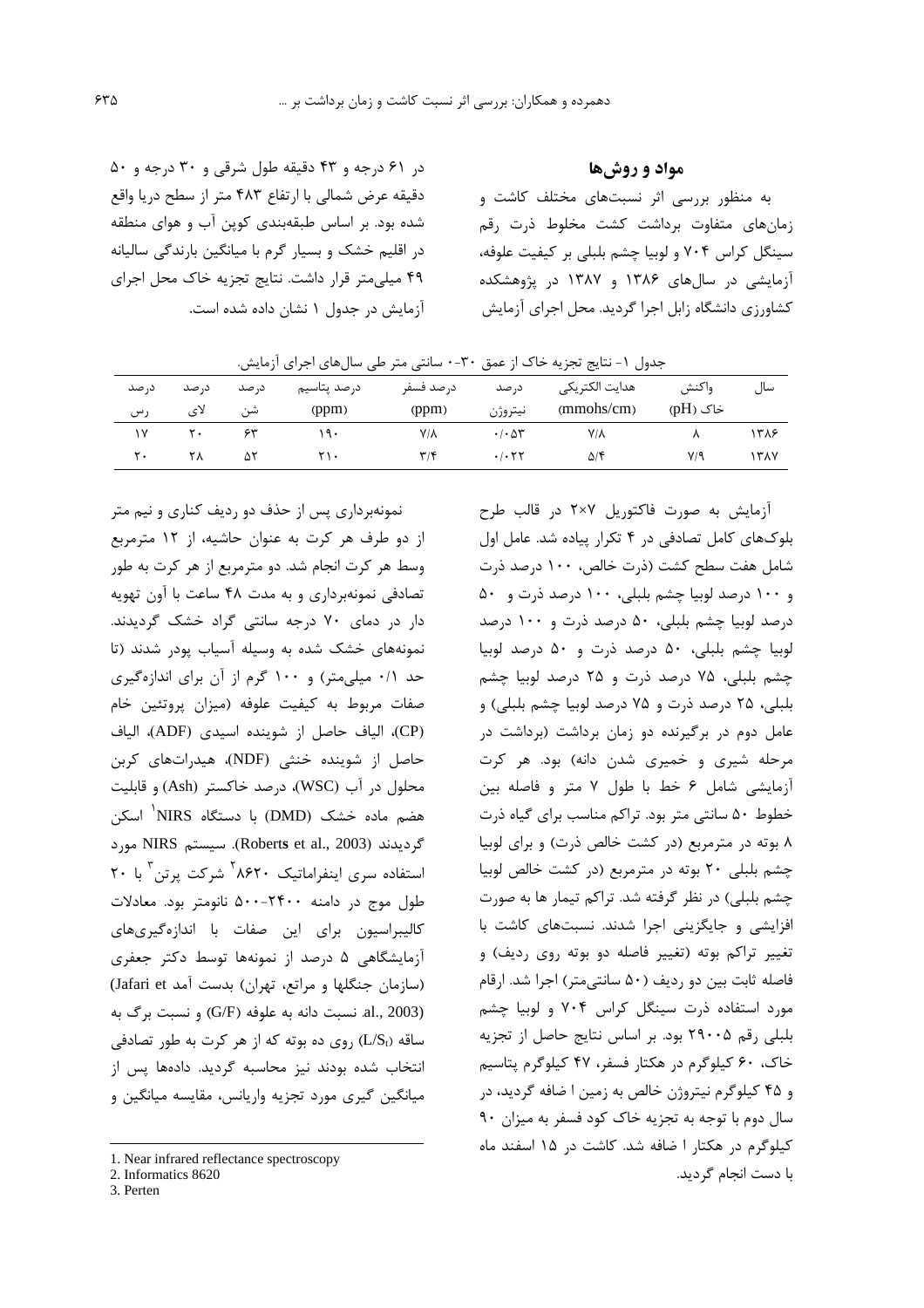رگرسیون قرار گرفتند. مقایسه میانگینها با استفاده از آزمون چند دامنهای دانکن در سطح احتمال ۵ درصد انجام گرفت. محاسبات آماری با استفاده از نرمافزارهای SAS و Mstatc انجام گرفت.

## نتايج و بحث

بهبود قابلیت هضم از مهمترین اهداف برنامههای اصلاح ذرت علوفهای است، چرا که قابلیت هضم بالا دریافت علوفه را حداکثر مینماید و کارایی تبدیل عناصر مغذَّى را بوسيلهٔ حيوان بهبود مي بخشد. علاوه بر اين، قابلیت هضم مهمترین صفت برای افزایش وزن (Wheeler & Cobett, 1989) و توليد شير (Smith et al., 1997) می باشد. ماده خشک قابل هضم اغلب نمایندهٔ انرژی قابل هضم (DE)<sup>۱</sup> میباشد (Coleman & Moore, 2003). در این بررسی سال و زمان برداشت اثر بسیار معنیدار و نسبتهای کاشت اثر معنیداری بر قابلیت هضم ماده خشک داشتند (جدول ٢). برداشت در مرحله شيرى نسبت به مرحله خمیری دانه از کیفیت علوفه بالاتری برخوردار بود (جدول ۴). اثر متقابل نسبت كاشت و زمان برداشت بر قابلیت هضم ماده خشک در سطح احتمال ۵ درصد معنیدار بود و بیشترین میزان قابلیت هضم ماده خشک در نسبت کاشت ۱۰۰ درصد ذرت و۱۰۰ درصد لوبیا چشم بلبلی در مرحله شیری شدن دانه به دست آمد که از نظر آماری با نسبت کاشت ۱۰۰ درصد ذرت و۵۰ درصد لوبیا چشم بلبلی در مرحله شیری شدن دانه تفاوت معنى دارى نداشت. كمترين قابليت هضم ماده خشک در نسبت کاشت ۲۵ درصد ذرت و ۷۵ درصد لوبیا چشم بلبلی در مرحله خمیری شدن دانه بدست آمد (جدول ۵). مشابه این تحقیق در بررسی کشت مخلوط جو با لگومهای یکساله مشخص شد که بالاترین میزان ماده خشک قابل هضم در کشت خالص نخود، کشت خالص ماشک و کشتهای مخلوط جو با لگومها بدست آمد (Hail et al., 2009). همچنین در بررسی کشت مخلوط گندم و ماشک، قابلیت هضم ماده خشک علوفه با افزایش نسبت لگومها در کشت مخلوط افزایش

.(Roberts et al., 1989).

الیاف شوینده اسیدی، بخشی از الیاف که قابلیت هضم آن کمتر است را اندازهگیری میکند و شامل ليكنين خام و سلولز است (McDonald et al., 1995). الياف شوينده اسيدى بطور منفى با درصد قابليت هضم همبسته است و در نتیجه اندازهٔ انرژی قابل دسترس را برای نشخوار کنندگان تحت تأثیر قرار میدهد Reid et) al., 1988). با توجه به نتايج تجزيه واريانس اثر سال، نسبت کاشت و زمان برداشت بر الیاف شوینده اسیدی معنیدار بود. کمترین میزان الیاف شوینده اسیدی در کشت مخلوط ۱۰۰ درصد ذرت و۵۰ درصد لوبیا چشم بلبلي بدست آمد (جدول ٣). اثر متقابل نسبت كاشت و زمان برداشت بر الياف شوينده اسيدى در سطح احتمال ۱ درصد معنیدار بود. کمترین میزان الیاف شوینده اسیدی در نسبت کاشت ۱۰۰ درصد ذرت و ۱۰۰ درصد لوبیا چشم بلبلی در مرحله خمیری شدن دانه بدست آمد که از نظر آماری با نسبت کاشت ۱۰۰ درصد ذرت و ۵۰ درصد لوبیا چشم بلبلی در مرحله خمیری شدن دانه تفاوت معنىدارى نداشت.

نتایج حاصل نشان داد که اثر سال و اثر متقابل سال و زمان برداشت بر الياف شوينده خنثى معنى دار بود. كمترين ميزان الياف شوينده خنثى مربوط به نسبت کاشت ۱۰۰ درصد ذرت و۵۰ درصد لوبیا چشم بلبلی بود که با سایر نسبتهای کاشت تفاوت معنیداری نداشت (جدول ٣). در بررسي اثر متقابل نسبت كاشت و زمان برداشت کمترین میزان الیاف شوینده خنثی در نسبت کاشت ۱۰۰ درصد ذرت و ۱۰۰ درصد لوبیا چشم بلبلی در مرحله خمیری شدن دانه بدست آمد که از نظر آماری با نسبت کاشت ۱۰۰ درصد ذرت و ۵۰ درصد لوبیا چشم بلبلی در مرحله خمیری شدن دانه تفاوت معنیداری نداشت. بیشترین الیاف شوینده خنثی در کشت خالص ذرت و در مرحله شیری شدن دانه بدست آمد (جدول ۵). Adams (1995) گزارش نمود که میزان ADF در علوفه ذرت با افزایش سن گیاه کاهش می یابد. نتايج مشابهى توسط ساير محققين ,Johnson et al. 2001; Di Marko et al., 2002) گزارش گردید.

هیدراتهای کربن محلول در آب همچون قابلیت هضم از مهمترین اجزاء کیفیت علوفه است، چرا که این

<sup>1.</sup> Digestible energy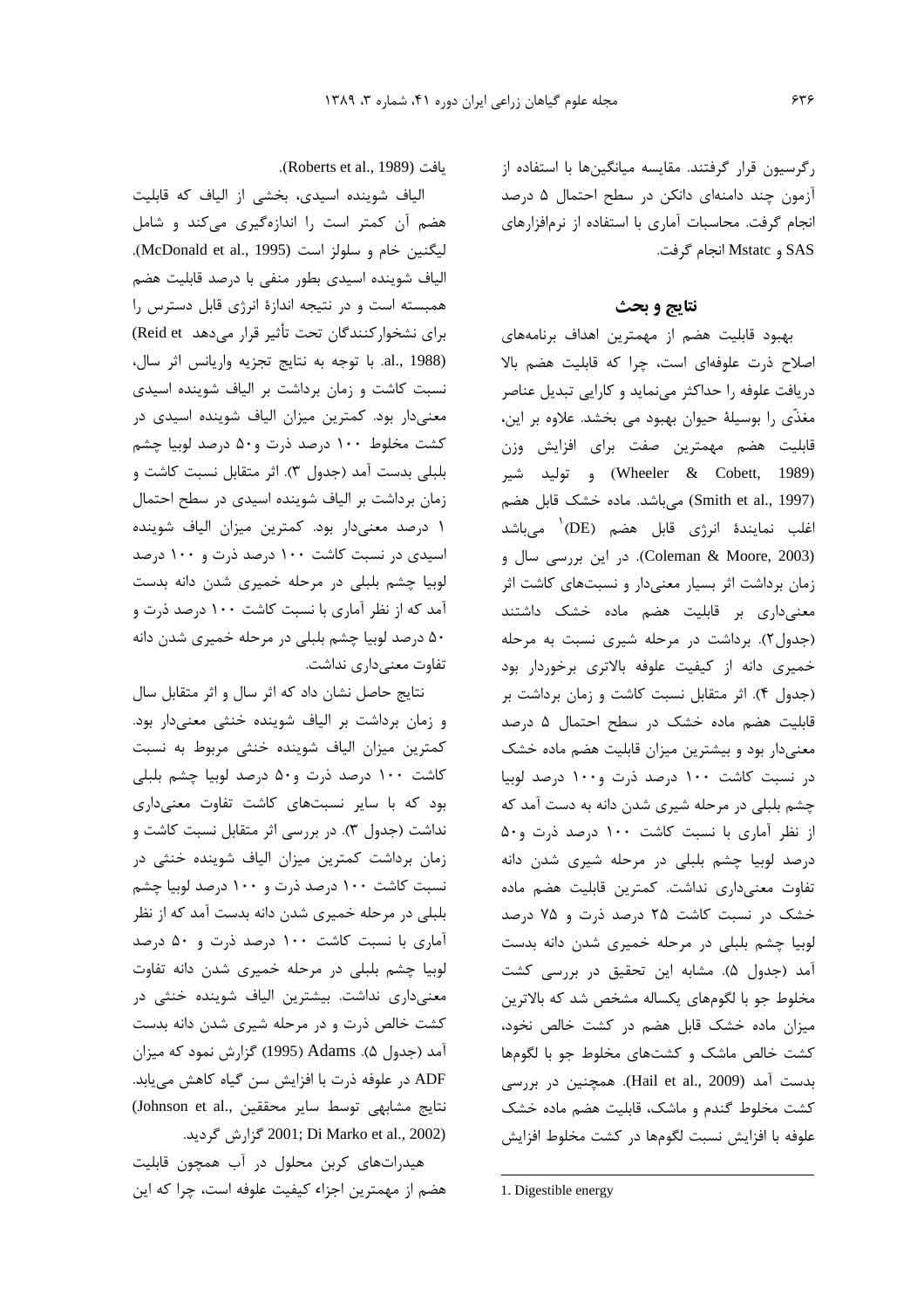موجود در خاک استفاده می کند. در حالی که لوبیا چشم بلبلی قسمت اعظم نیتروژن مورد نیاز خود را از راه تثبيت بيولوژيكي عناصر كسب مي نمايد. ساير محققين نیز نتایج مشابه ای گزارش نمودهاند ..(Azraf-Haq et al 2007; Mohammad et al., 2006). برداشت در مرحله شیری نسبت به مرحله خمیری شدن دانه دارای پروتئین خام بالاتری بود (جدول ۴). افزایش میزان رسیدگی محصول از طریق کاهش نسبت برگ به ساقه و افزایش هیدراتهای کربن دانه میتواند علت کاهش درصد پروتئین خام در علوفه تازه باشد. در اکثر گیاهان علوفهای (لگومینوزه و گرامینه) حداکثر میزان پروتئین خام در اوایل مرحله گلدهی میباشد و پس از آن دچار كاهش مىگردد. هر چقدر نسبت برگ به ساقه گياه بیشتر باشد میزان پروتئین خام نیز بالاتر خواهد بود Sheperd & Kung., 1996; Cleale & Bull, 1986). در بررسی اثر متقابل نسبت کاشت و زمان برداشت بیشترین میزان پروتئین خام در نسبت کاشت ۵۰ درصد ذرت و ١٠٠ درصد لوبيا چشم بلبلي در مرحله شيري شدن دانه بدست آمد که از نظر آماری با نسبت کاشت ۱۰۰ درصد ذرت و ۱۰۰ درصد لوبیا چشم بلبلی و نسبت کاشت ۱۰۰ درصد ذرت و ۵۰ درصد لوبیا چشم بلبلی در مرحله شیری شدن دانه تفاوت معنیداری نداشت. کمترین میزان پروتئین خام در کشت خالص ذرت در مرحله خمیری شدن دانه بدست آمد (جدول۵). محتوى خاكستر علوفه شامل مواد معدنى مىباشد.

مواد معدنى براى ساخت ويتامينها، توليد هورمونها، فعالیت آنزیمها، ساخت بافت و بسیاری از فرآیندهای فیزیولوژیک که بستگی به رشد، سلامتی و تولید دارد، مورد نياز ميباشند (Greene et al., 1998). علوفه غلات دانه ریز اغلب کمبود مواد معدنی نشان میدهند (Ditsch & Bitzer, 2005). نتايج تجزيه واريانس سال، زمان برداشت و اثر متقابل سال× نسبت کاشت در سطح احتمال ۱ درصد تفاوت معنیداری را برای درصد خاکستر نشان دادند. نسبت کاشت و اثر متقابل نسبت کاشت و زمان برداشت اثر معنیداری بر درصد خاکستر نشان ندادند (جدول ٢). ولي در آزمون دانكن بين نسبتهای کاشت تفاوت معنیداری دیده شد و کشتهای مخلوط نسبت به کشت خالص ذرت دارای

صفت نماینده مهمترین منبع انرژی در جیره تمام شده است (Coleman & Moore., 2003). نتايج تجزيه واریانس سال، نسبت کاشت، زمان برداشت، اثر متقابل نسبت كاشت × زمان برداشت و اثر متقابل سال× زمان برداشت از لحاظ هیدراتهای کربن محلول در آب تفاوت معنى دارى را نشان دادند (جدول ٢). بيشترين مقدار هیدراتهای کربن محلول در آب در کشت خالص ذرت بدست آمد که با مخلوط ۱۰۰ درصد ذرت و ۵۰ درصد لوبیا چشم بلبلی تفاوت معنیداری نداشت (جدول ٣). برداشت در مرحله خميري نسبت به مرحله شیری شدن دانه دارای هیدراتهای کربن محلول در آب بیشتری بود (جدول ۴). دلیل افزایش هیدراتهای کربن محلول در آب با افزایش سن را میتوان به کاهش نسبت برگ به ساقه نسبت داد. نتایج مشابهی توسط سایر محققين گزارش شده است. (Coleman & Moore. (2003. در بررسی اثر متقابل نسبت کاشت و زمان برداشت بیشترین میزان هیدراتهای کربن محلول در آب در نسبت کاشت ۱۰۰ درصد ذرت و ۵۰ درصد لوبیا چشم بلبلی در مرحله خمیری شدن دانه بدست آمد که از نظر آماری با نسبت کاشت ۱۰۰ درصد ذرت و ۱۰۰ درصد لوبیا چشم بلبلی در مرحله خمیری شدن دانه تفاوت معنى دارى نداشت. كمترين ميزان هيدراتهاى کربن محلول در آب در نسبت کاشت ۲۵ درصد ذرت و ۷۵ درصد لوبیا چشم بلبلی در مرحله شیری شدن دانه بدست آمد (جدول ۵).

زمان برداشت و اثر متقابل نسبت كاشت × زمان برداشت بر روی پروتئین خام اثر معنیداری نشان دادند. نسبت كاشت و اثر متقابل سال × نسبت كاشت × زمان برداشت اثر معنى دارى بر پروتئين خام داشتند (جدول٢). پروتئين خام ذرت در كشت مخلوط به طور معنی داری بیشتر از کشت خالص ذرت بود، به طوریکه کشت مخلوط ۷۵ درصد لوبیا چشم بلبلی و ۲۵ درصد ذرت بالاترین میزان پروتئین خام را داشت. کمترین مقدار پروتئین خام مربوط به کشت خالص ذرت بود (جدول ٣). جذب بيشتر نيتروژن در سيستم كشت مخلوط می تواند علت افزایش پروتئین خام باشد. ذرت و لوبیا چشم بلبلی در مصرف نیتروژن به صورت مکمل عمل میکنند، بدین صورت که ذرت از نیتروژن غیر آلی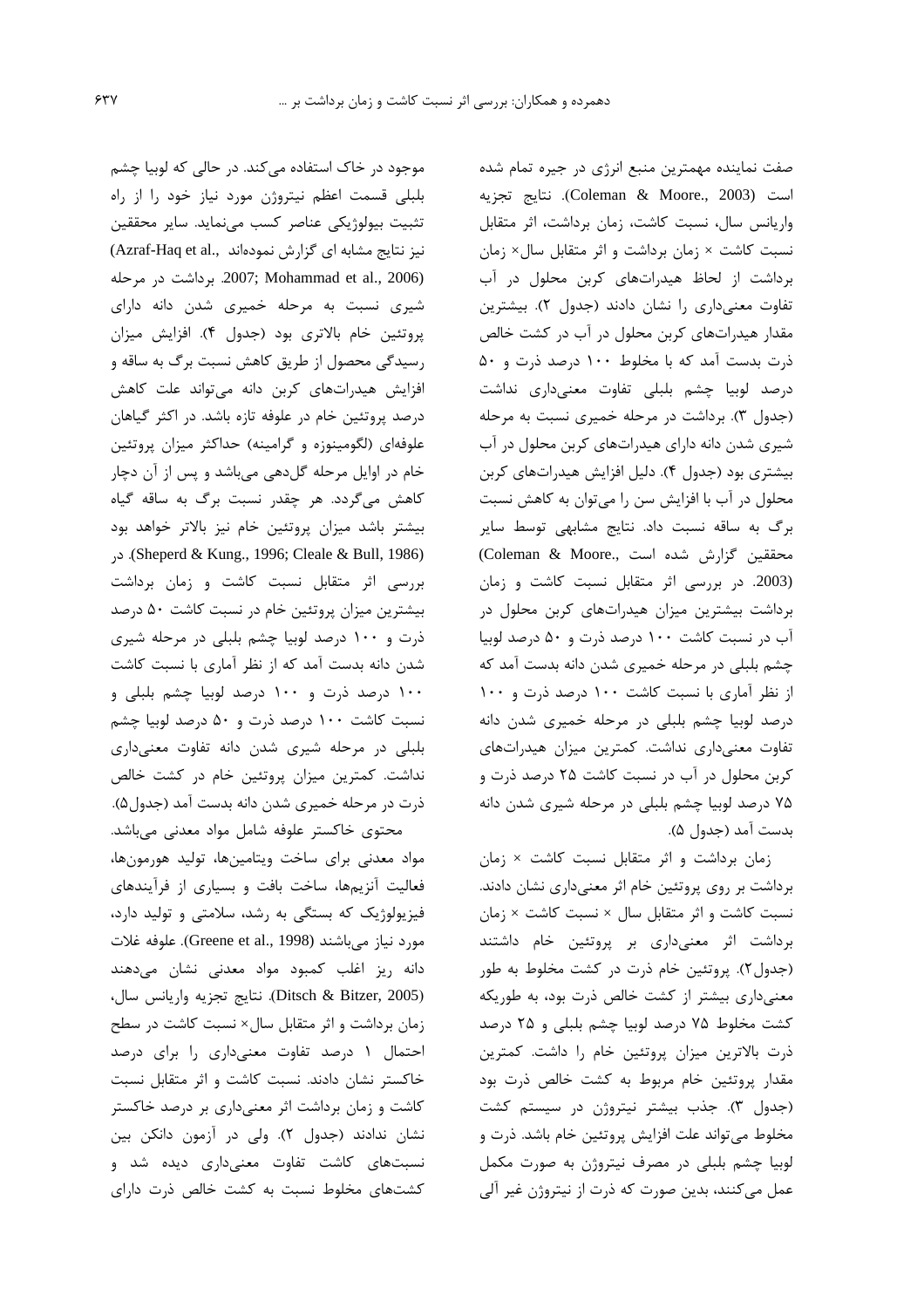سایر محققین گزارش شده است :Thomas et al., 1984) .Esmail et al., 1991). در بررسی روند اثر متقابل نسبت کاشت و زمان برداشت بیشترین درصد خاکستر در نسبت کاشت ۲۵ درصد ذرت و ۷۵ درصد لوبیا چشم بلبلی در مرحله شیری شدن دانه بدست آمد که از نظر آماری با نسبت کاشت ۱۰۰ درصد ذرت و ۱۰۰ درصد لوبيا چشم بلبلي و نسبت كاشت ١٠٠ درصد ذرت و ۵٠ درصد لوبیا چشم بلبلی در مرحله شیری شدن دانه تفاوت معنی داری نداشت. کمترین میزان درصد خاکستر از کشت خالص ذرت در مرحله خمیری شدن دانه ىدست آمد.

میزان خاکستر بیشتری بودند (جدول ۳). کشت مخلوط در مقایسه با کشت خالص از نظر درصد خاکستر باعث بهبود کیفیت علوفه ذرت شده بود که این مسأله می تواند به دلیل جذب بهتر عناصر در کشت مخلوط نسبت به کشت خالص باشد. با افزایش سن گیاه، میزان خاکستر کاهش یافت. بالاترین میزان خاکستر در مرحله شيري شدن دانه بدست آمد (جدول ۴). دليل كاهش میزان خاکستر با افزایش سن را میتوان تأثیر سن گیاه در فرایند رقیق سازی غلظت عناصر معدنی موجود در اندامهای گیاهی دانست که خود تحت تأثیر افزایش عملکرد ماده خشک گیاه می باشد. نتایج مشابهی توسط

جدول ٢- منابع تغيير، درجات آزادي، ميانگين مربعات، ضريب تغييرات، ضريب تبيين و اشتباه استاندارد كيفيت علوفه ذرت

|                                                                            |                                                   |                                                                            | ميانگين مربعات                    |                                      |                                                  |                                               |                                                         | درجات             | منابع تغيير                 |
|----------------------------------------------------------------------------|---------------------------------------------------|----------------------------------------------------------------------------|-----------------------------------|--------------------------------------|--------------------------------------------------|-----------------------------------------------|---------------------------------------------------------|-------------------|-----------------------------|
| G/F                                                                        | $L/S_{t}$                                         | Ash                                                                        | CP                                | <b>WSC</b>                           | <b>NDF</b>                                       | ADF                                           | <b>DMD</b>                                              | آزادی             |                             |
| $Y1YYY/XY**$                                                               | **<br>$\Upsilon$ $V$ $\Lambda$ $\cdot$ $\Upsilon$ | $FQ/V \cdot$                                                               | $\cdot/\gamma^{\text{ns}}$        | $Y\Lambda Y/\Lambda^{**}$            | $\mathsf{Y}\mathsf{Y}\mathsf{A}/\mathsf{F}^{**}$ | $YYYF/91$                                     | $\Upsilon \Upsilon \in V / \cdot V$                     |                   | سال                         |
| f/5                                                                        | 48188                                             | $\cdot$ / $\cdot$ 9                                                        | $\cdot$ /Y۴                       | $Y/\lambda$ .                        | YY/00                                            | 9/1.                                          | $1V/\Lambda$ ۳                                          | ۶                 | تکرار ( سال)                |
| $\lambda\lambda/\Delta\Upsilon^{**}$                                       | ۱۷۶/۲۸ <sup>**</sup>                              | $\cdot$ /۲ $\Lambda$ <sup>ns</sup>                                         | $Y/\lambda \Delta^*$              | YY/91                                | $\Upsilon V/\Upsilon$ <sup>ns</sup>              | $\mathbf{r}$ 9/9 $\mathbf{r}^{**}$            | <b>۴۸/۳۸</b>                                            | ۶                 | نسبت كاشت                   |
| 1017/YY                                                                    | $910951***$                                       | 17/F1                                                                      | $\gamma \cdot \frac{5}{5}$        | $\Delta\Delta/\Upsilon^{**}$         | $\gamma \cdot / \mathfrak{f} \cdot^{\text{ns}}$  | $f\Lambda$ $1/fq$ **                          | $55$ $/55$                                              |                   | زمان برداشت                 |
| $FY/YY$ **                                                                 | $\lambda$ ۶/۹۵ <sup>**</sup>                      | $\cdot/\gamma^{\rm ns}$                                                    | $\Delta/\Upsilon\Upsilon^{**}$    | $\lambda/\cdot \gamma^{**}$          | $f\gamma/\gamma^{ns}$                            | $fV/9\Lambda$                                 | $f\Delta/\lambda\gamma^*$                               | ۶                 | نسبت کاشت× زمان برداشت      |
| $\lambda V/T\Delta$ **                                                     | $f\Lambda/\Lambda \cdot$                          | $\cdot$ / $\Delta$ ۳۶۲ $*$                                                 | $Y/YY$ <sup>ns</sup>              | $\left(\frac{1}{\gamma}\right)^{ns}$ | $\Upsilon\Lambda/\Upsilon$ <sup>ns</sup>         | $V/Y$ q <sup>ns</sup>                         | $\lambda/\Upsilon S^{\rm ns}$                           | ۶                 | سال× نسبت كاشت              |
| $\mathbf{r}\Delta\mathbf{f}\mathbf{\mathcal{S}}/\mathbf{f}\mathbf{f}^{**}$ | $\lambda$ $\gamma$ $\lambda$ $\gamma$ $\cdot$ **  | $\cdot/\cdot \, \mathbf{y}^{\text{ns}}$                                    | $\cdot/\cdot \lambda^{\text{ns}}$ |                                      | $177/A9^{**} 510/A^{**}$                         | $\mathfrak{r}/\cdot \mathfrak{r}^{\text{ns}}$ | $\gamma \xi / \Delta \cdot$ <sup>ns</sup>               |                   | سال× زمان برداشت            |
| $YY/ \Lambda \Delta$ **                                                    | $\Delta \Upsilon / \cdot \Upsilon^*$              | $\boldsymbol{\cdot} / \boldsymbol{\gamma} \boldsymbol{\gamma}^{\text{ns}}$ | $\mathbf{y}/\mathbf{y}$           | $11/17^{ns}$                         | $1\lambda/\Upsilon$ <sup>ns</sup>                | $11/97^{ns}$                                  | $\mathbf{Y}\mathbf{Y}/\mathbf{Y}\mathbf{S}^{\text{ns}}$ | ۶                 | سال× نسبت كاشت× زمان برداشت |
| $\Delta$ / $\epsilon$ ۳                                                    | 17/48                                             | $\cdot$ /16                                                                | 1/19                              | $\Delta/\Lambda$                     | $19/\lambda$                                     | $Y/\mathfrak{f}\mathfrak{r}$                  | 18/08                                                   | ٧٨                | خطا                         |
| $\lambda$ /٢٩                                                              | 9/YY                                              | 9/11                                                                       | $\lambda$ /۴۵                     | $\cdot$ /YY                          | $\lambda$ /Y \                                   | 11/Y                                          | 5/77                                                    | $\qquad \qquad -$ | ضريب تغييرات                |
| $.44\lambda$                                                               | $\cdot$ /YY                                       | $\cdot/\lambda\tau$                                                        | .19Y                              | $\cdot/\lambda\Delta$                | $\cdot$ /Y \                                     | $\cdot/\lambda\Delta$                         | $\cdot$ / $\vee$ $\check{\tau}$                         | $\qquad \qquad -$ | ضريب تبيين                  |
| Y/YY                                                                       | f/Y                                               | $\cdot$ /۴.                                                                | $1/\cdot$ 9                       | Y/YY                                 | $F/F\Delta$                                      | Y/YY                                          | $f(\cdot)$                                              |                   | اشتباه استاندار د           |

\* و \*\* به ترتیب معنیدار (در سطح ۵ و ۱ درصد و ns غیر معنیدار.

DMD، قابليت هضم ماده خشک؛ CP، پروتئين خام؛ WSC، هيدراتهاي كربن محلول در آب؛ ADF، الياف شوينده اسيدي؛ NDF، الياف شوينده خنثي؛ Ash، درصد خاکستر؛ L/S، نسبت برگ به ساقه؛ G/F، نسبت دانه به علوفه.

جدول ٣- مقايسه ميانگين هاي نسبت كاشت براي صفات مربوط به كيفيت علوفه ذرت در ٢ سال

| G/F                                                    | $L/S_t$                                                 | Ash           | CP                                                                                                                                                                                                                                 | <b>WSC</b>                                                      | <b>NDF</b>                          | ADF                                                            | <b>DMD</b>     | نسبت کاشت ذرت و لوبیا         |
|--------------------------------------------------------|---------------------------------------------------------|---------------|------------------------------------------------------------------------------------------------------------------------------------------------------------------------------------------------------------------------------------|-----------------------------------------------------------------|-------------------------------------|----------------------------------------------------------------|----------------|-------------------------------|
| YV/FYC                                                 | $fY/9 \cdot b$                                          | 9/8ab         | $\frac{17}{7}$ ab                                                                                                                                                                                                                  | Y1/1Vb                                                          | $\Delta$ \/f $\sqrt{a}$             | $\mathbf{r} \mathbf{r} \cdot \mathbf{r}$                       | $55/7$ \ab     | $\cdots$ $\cdots$             |
| $\mathbf{Y} \mathbf{9} / \mathbf{A} \cdot \mathbf{ab}$ | <b>۴۶/лла</b>                                           | 9/5 b         | $\Upsilon$ \cdots \cdots \cdots \cdots \cdots \cdots \cdots \cdots \cdots \cdots \cdots \cdots \cdots \cdots \cdots \cdots \cdots \cdots \cdots \cdots \cdots \cdots \cdots \cdots \cdots \cdots \cdots \cdots \cdots \cdots \cdot | $\mathbf{r} \mathbf{r} / \mathbf{r} \mathbf{r}$ a               | $f \frac{q}{x}$                     | <b>TIATC</b>                                                   | 55/44          | $\Delta$ . $-\Delta$          |
| <b>TA/AVbc</b>                                         | $f$ $\lambda$                                           | $9/8$ rab     | $\frac{17}{100}$                                                                                                                                                                                                                   | $Y\frac{1}{Y}$                                                  | $f \circ \alpha$                    | $\mathsf{Y}\mathsf{Y}/\mathsf{Y}\cdot\mathsf{bc}$              | 55/12          | $\Delta \cdot - \Delta \cdot$ |
| $YV/\Delta$ 9 $C$                                      | $\mathbf{r}\mathbf{a}/\mathbf{r}\mathbf{r}$             | 9/8ab         | \۳/۱۸ab                                                                                                                                                                                                                            | $Y\vee Y$ rab                                                   | $\Delta Y/Y$ ra                     | $Yf/Y\Delta b$                                                 | 80/8a          | $\cdot \cdot - \Delta$ .      |
| $\mathbf{Y} \mathbf{Y} / \mathbf{Y} \mathbf{Z}$        | $\mathbf{Y}$ $\mathbf{A}$ $\mathbf{P} \cdot \mathbf{C}$ | $P/V\Delta a$ | ۱۳/۶۳a                                                                                                                                                                                                                             | $\mathbf{r} \cdot \mathbf{r}$                                   | $\Delta Y / \cdot \tau a$           | $\mathsf{Y}\mathsf{Y}/\mathsf{F}$                              | 51/3b          | ۲۵–۲۵                         |
| $\mathbf{r}\wedge\mathbf{r}\cdot\mathbf{a}$            | $f\$ / $V\uparrow b$                                    | 5/5           | ۱۲/۵۸b                                                                                                                                                                                                                             | $\mathbf{r}\mathbf{r}/\mathbf{a}$                               | $\Delta \cdot$ $\Delta \cdot \pi a$ | $Y1/9\Delta C$                                                 | $8\Delta$ /۴۷a | ۲۵-۷۵                         |
| $\mathbf{r} \cdot \mathbf{199a}$                       | $Y/\lambda a$                                           | 5/4b          | ۱۲/۴۹b                                                                                                                                                                                                                             | $\mathbf{Y} \mathbf{Y} / \mathbf{Y} \mathbf{\Delta} \mathbf{a}$ | $\Delta Y$ /۴۴a                     | $\mathsf{r}\mathsf{r}\mathsf{r}\mathsf{r}\mathsf{r}\mathsf{a}$ | $54/8$ rab     | $\cdot - \cdot$               |
|                                                        |                                                         |               |                                                                                                                                                                                                                                    |                                                                 |                                     |                                                                |                |                               |

DMD، قابليت هضم ماده خشک؛ CP، پروتئين خام؛ WSC، هيدراتهاي كربن محلول در آب؛ ADF، الياف شوينده اسيدي؛ NDF، الياف شوينده خنثي؛ Ash، درصد خاكستر؛ L/S، نسبت برگ به ساقه؛ G/F، نسبت دانه به علوفه.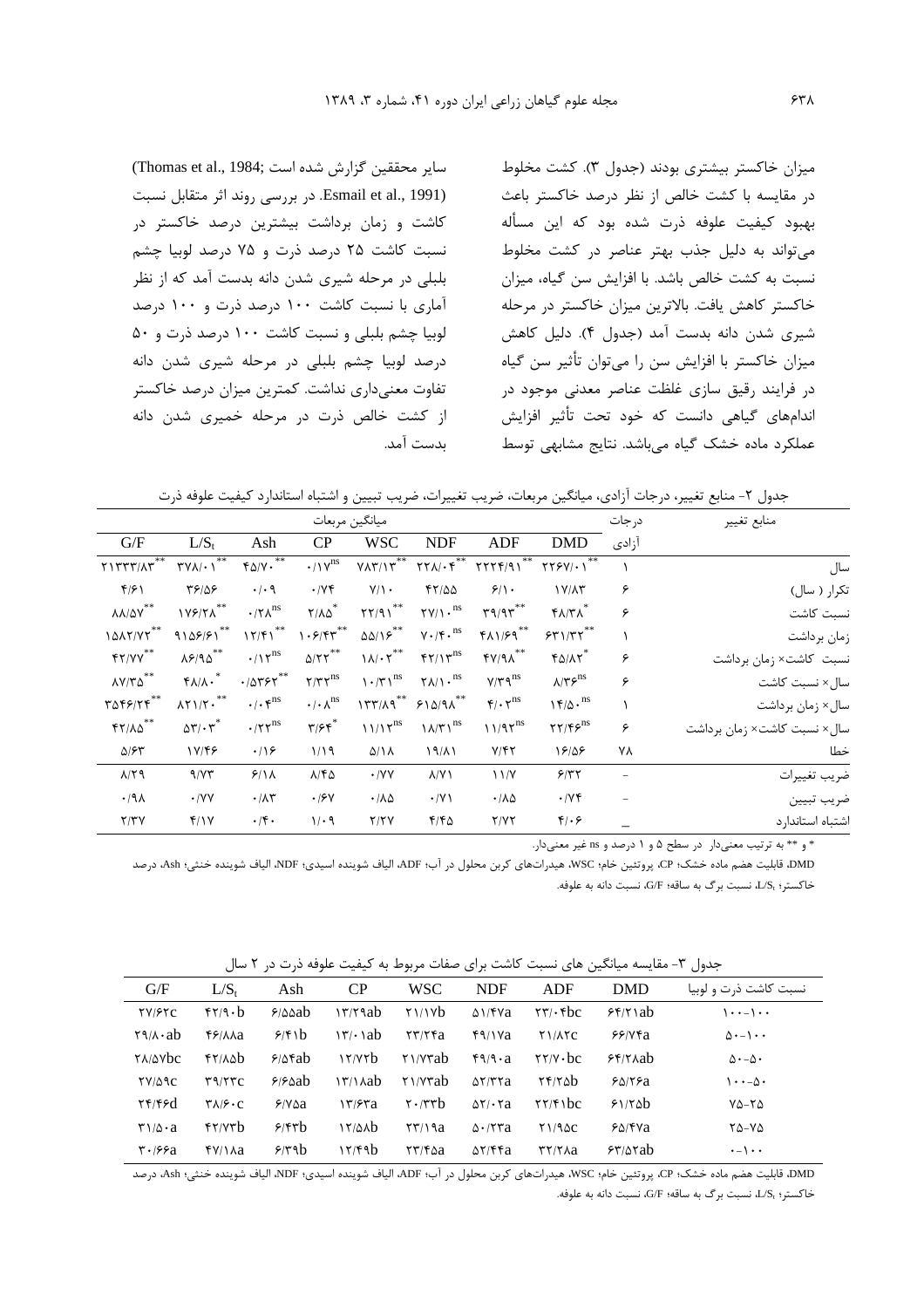برگی بودن می تواند شاخص خوبی برای کیفیت علوفه باشد. برگ بیشتر، کیفیت علوفه بهتری را حاصل خواهد نمود. تفاوت زيادي بين محتواي الياف قابل هضم ساقه و برگ وجود دارد، لذا نسبت برگ به ساقه بطور مستقیم در کیفیت علوفه مؤثر است. افزایش نسبت برگ به ساقه موجب خوش خوراکی و افزایش درصد قابلیت هضم علوفه مي شود (Kephart et al., 1989). نتايج تجزیه واریانس سال، نسبت کاشت، زمان برداشت، اثر متقابل نسبت کاشت × زمان برداشت و اثر متقابل سال × زمان برداشت اثر معنىدارى بر نسبت برگ به ساقه داشتند (جدول ٢). نسبت برگ به ساقه از نظر اثرات متقابل سال × نسبت كاشت و سال × نسبت كاشت × زمان برداشت تفاوت معنى دارى را نشان داد (جدول ٢). بالاترین نسبت برگ به ساقه مربوط به کشت خالص ذرت بود که از نظر آماری تفاوت معنیداری با کشت مخلوط ١٠٠ درصد ذرت و۵٠ درصد لوبيا چشم بلبلي نداشت. بنابراین کشتهای مخلوط با افزایش نسبت برگ به ساقه بر کیفیت علوفه تأثیر مثبتی خواهند داشت. در بین زمانهای برداشت مرحله شیری شدن نسبت به مرحله خمیری شدن دانه دارای نسبت برگ به ساقه بالاتری بود. در اثر متقابل نسبت کاشت و زمان برداشت، بالاترین نسبت مربوط به کشت ۱۰۰ درصد ذرت و ۵۰ درصد لوبیا چشم بلبلی در مرحله شیری شدن دانه بود که از نظر آماری با کشت خالص ذرت در مرحله شیری شدن دانه تفاوت معنیداری نداشت (جدول ۵). در گزارش مشابهی در بررسی کشت مخلوط ذرت و لوبیا چشم بلبلی مشخص شد که حداکثر نسبت برگ به ساقه در کشت خالص ذرت بدست آمد، ولی این تیمار از لحاظ آماري با تيمار مخلوط ٢۵ درصد لوبيا چشم بلبلي و ۷۵ درصد ذرت تفاوت معنیداری نداشت (Mohammad et al., 2006). برگهای گیاه در مقایسه با ساقهها از درصد پروتئین بیشتر و درصد الیاف کمتری برخوردارند كه اين موضوع از نظر كيفيت محصول مهم میباشد، چرا که قابلیت هضم و خوش خوراکی برگها بیشتر است. هر چه نسبت برگ به ساقه بیشتر باشد، نشان دهنده این است که میزان ماده خشک برگ بیشتر از ماده خشک ساقه میباشد. از طرف دیگر، برگها وسیلهای برای گرفتن نور خورشید و تبدیل آن به انرژی

مورد استفاده برای گیاه میباشند و دارای الیاف کمتری نسبت به ساقهها هستند. ساقهها نسبت به برگها قابلیت هضم کمتری دارند.

دانهها عمدتاً مركب از تركيبات قابل هضمى مانند نشاسته و پروتئین هستند. لذا نسبت دانه به علوفه از شاخصهای مهم تعیین علوفه با کیفیت بالا مي باشد (Boxton, 1996). نتايج تجزيه واريانس سال، نسبت کاشت، زمان برداشت و اثرات متقابل نسبت كاشت × زمان برداشت، سال×نسبت كاشت، سال× زمان برداشت و سال× نسبت کاشت × زمان برداشت اثر معنىدارى بر نسبت دانه به علوفه داشتند. بالاترين نسبت دانه به علوفه در کشت مخلوط ۷۵ درصد ذرت و ۲۵ درصد لوبیا چشم بلبلی بدست آمد که با کشت خالص ذرت تفاوت معنى دارى نداشت (جدول ٣). برداشت در مرحله خمیری دارای نسبت دانه به علوفه بالاتری بود (جدول ۴). در اثر متقابل نسبت کاشت و زمان برداشت بالاترين نسبت مربوط به كشت مخلوط ۷۵ درصد ذرت و ۲۵ درصد لوبیا چشم بلبلی در مرحله خمیری شدن دانه بود که از نظر آماری با کشت خالص ذرت در مرحله خمیری شدن دانه تفاوت معنیداری نداشت (جدول ۵). در گیاه ذرت در مراحل آخر رشدی نسبت دانه به علوفه افزایش می یابد. در این گیاه نسبت دانه به کل بیوماس بخش عمدهای از تولید را به خود اختصاص مىدهد. دانهها معمولا از تركيبات قابل هضمى مانند نشاسته و پروتئین تشکیل شده اند و باعث افزایش کیفیت علوفه خواهند شد، کشتهای مخلوط با توجه به توليد نسبت بالايي از دانه نسبت به كل علوفه از اهميت ویژه ای برخوردار هستند. چنین نتایجی توسط محققین (Young et al., 1996; شده است) Boxton, 1996). در گیاهانی چون ذرت و سورگوم که در مراحل آخر رشد نسبت دانه به علوفه آنها افزايش می یابد، نسبت دانه به کل بیوماس بخش عمدهای از تولید را به خود اختصاص می دهد .(Young et al  $.1996)$ 

با توجه به نتايج حاصل، كشت مخلوط نسبت به كشت خالص ذرت داراي كيفيت علوفه بالاترى مى باشد. برای بدست آوردن علوفه با کیفیت بالا نسبت کاشت ۱۰۰ درصد ذرت و ۱۰۰ درصد لوبیا چشم بلبلی یا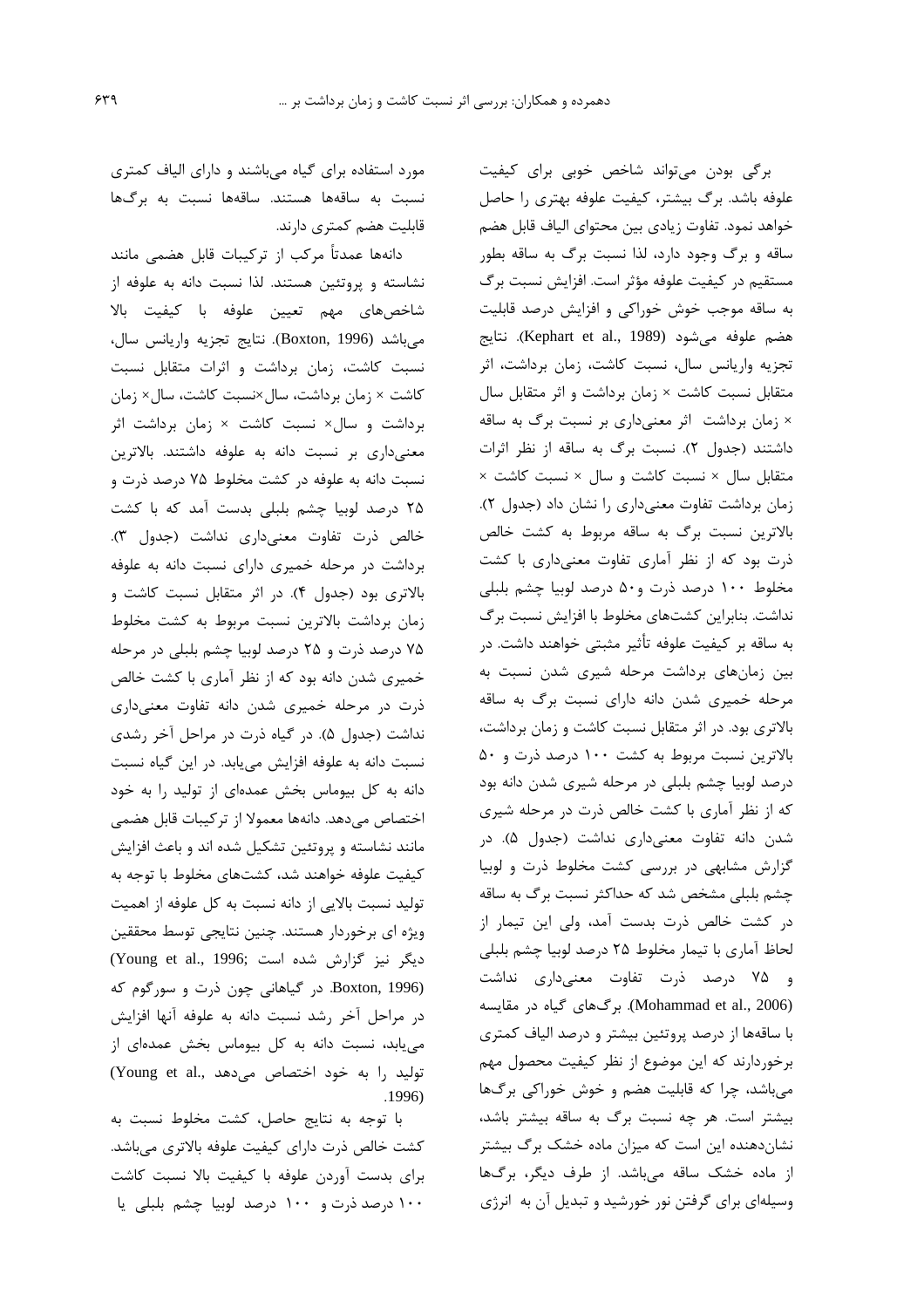جدول ۴- مقایسه میانگینهای زمان برداشت برای صفات مربوط به کیفیت علوفه ذرت در ۲ سال

| G/F                                                              | $L/S_{t}$ | Ash           |        | WSC                                               | <b>NDF</b>         | ADF               | DMD    | زمان برداشت           |
|------------------------------------------------------------------|-----------|---------------|--------|---------------------------------------------------|--------------------|-------------------|--------|-----------------------|
| $Yf/\lambda f$                                                   | ۴۶/۱۲a    | ۶۱۸۶a         | ۱۳/۹۳a | Y1/FYb                                            | ۵۱/۸۷a             | ۲۵/۲۸a            | ۶۶/۷۷a | برداشت در مرحله شیری  |
| $\mathbf{r}$ $\mathbf{r}$ $\mathbf{r}$ $\mathbf{r}$ $\mathbf{r}$ | 49/96     | $9/1 \cdot a$ | ۱۱/۹۸b | $\mathbf{Y} \mathbf{Y} / \mathbf{A} \mathbf{Y}$ a | $\Delta \cdot 79a$ | $\gamma$ $\gamma$ | 55/15  | برداشت در مرحله خمیری |

DMD، قابليت هضم ماده خشک؛ CP، پروتئين خام؛ WSC، هيدراتهاي كربن محلول در آب؛ ADF، الياف شوينده اسيدي؛ NDF، الياف شوينده خنثي؛ Ash، درصد خاكستر؛ ، L/S نسبت برگ به ساقه؛ G/F، نسبت دانه به علوفه.

جدول ۵– مقایسه میانگینهای اثر متقابل نسبت کاشت و زمان برداشت برای صفات مربوط به کیفیت علوفه ذرت در ۲ سال

| G/F                                                             | $L/S_t$                                               | Ash                   | CP                   | <b>WSC</b>                                                | <b>NDF</b>                    | ADF                                          | <b>DMD</b>                                                                                                                   | اثر متقابل نسبت كاشت و زمان برداشت               |
|-----------------------------------------------------------------|-------------------------------------------------------|-----------------------|----------------------|-----------------------------------------------------------|-------------------------------|----------------------------------------------|------------------------------------------------------------------------------------------------------------------------------|--------------------------------------------------|
| $Y$ $Y$ $Y$ $Y$ $Y$ $Y$ $Y$ $Y$ $Y$ $Y$ $Y$                     | $f_0/\cdot$ abcd                                      | $9/9$ rab             | ۱۴/۱۵ab              | 19/6                                                      | $\Delta f / \cdot \text{rad}$ | 88126                                        | $9\lambda$ / $9\cdot a$                                                                                                      | ١٠٠٪ ذرت + ١٠٠٪ لوبيا چشم بلبلي (شيري شدن دانه)  |
| <b>YA/9Ade</b>                                                  | $f \cdot$ / $v \tau$ de                               | $9/1$ Yab             | IT/Frcde             | ۲۳/۴۳a                                                    | $f\lambda/TAC$                | 19/01d                                       | <b>AMYef</b>                                                                                                                 | ۱۰۰٪ ذرت + ۱۰۰٪ لوبیا چشم بلبلی (خمیری شدن دانه) |
| $\mathbf{Y}$ $\mathbf{F}$ $\cdot$ $\mathbf{f}$                  | $\Delta \mathbf{Y}/\mathbf{A} \mathbf{Y}$ a           | $9/(\lambda \vee ab)$ | $\frac{15}{10}$      | $\mathsf{r}\mathsf{r}\mathsf{l}\cdot\mathsf{s}\mathsf{a}$ | $f_1 \wedge b$ c              | $\mathsf{YY}/\mathsf{Y}\mathsf{c}\mathsf{d}$ | $8\lambda$ / $\tan$                                                                                                          | ١٠٠٪ ذرت + ۵٠٪ لوبيا چشم بلبلي (شيري شدن دانه)   |
| $\mathbf{r}\mathbf{r}/\mathbf{r}\cdot\mathbf{b}\mathbf{c}$      | $\mathbf{r}$ $\mathbf{q}$                             | $9/8$ Ybc             | 11/f1ef              | $\frac{5}{2}$                                             | $f \wedge / 9 \cdot bc$       |                                              | $\gamma \wedge \cdots \wedge \gamma$ $\gamma \wedge \cdots \wedge \gamma$                                                    | ١٠٠٪ ذرت + ۵٠٪ لوبيا چشم بلبلي (خميري شدن دانه)  |
| $Y$ ۶/۰۱f                                                       | <b>FA/FAbc</b>                                        | 9/1d                  | ۱۴ab                 | $Y1/F\triangle ab$                                        | $\Delta Y/Y$ rabc             |                                              | $Yf/Yfbc$ $99/- \lambda abcd$                                                                                                | ۵۰٪ ذرت + ۵۰٪ لوبیا چشم بلبلی (شیری شدن دانه)    |
| $\mathbf{r}$ $\mathbf{r}$                                       | $f \cdot / \tau$ )e                                   | 9/10d                 | $11/F\triangle$ ef   | $\mathbf{Y} \mathbf{Y} / \cdot \mathbf{Y} \mathbf{a}$     | $\Delta Y$ /۴۲abc             | $Y\$ 1/75cd                                  | $57/F$ Acde                                                                                                                  | ۵۰٪ ذرت + ۵۰٪ لوبيا چشم بلبلي (خميري شدن دانه)   |
| YY/AYg                                                          | $f \cdot / \cdot f e$                                 | $27$ $\alpha$         | $\frac{15}{2}$       | $Y)/\Delta$ rab                                           | $\Delta Y/\Delta X$           | $\mathbf{Y}$ .9b                             | $80 \cdot \text{4abcd}$                                                                                                      | ۵۰٪ ذرت + ۱۰۰٪ لوبیا چشم بلبلی (شیری شدن دانه)   |
| $\mathsf{r}\mathsf{r}/\mathsf{r}\mathsf{r}\mathsf{b}\mathsf{c}$ | $\mathsf{r}\wedge\mathsf{r}\vee\mathsf{e}$            | 9/17d                 | 11/AAef              | Y1/97a                                                    | $\Delta$ ./16bc               | <b>TY/FTCd</b>                               | 51/95de                                                                                                                      | ۵۰٪ ذرت + ۱۰۰٪ لوبیا چشم بلبلی (خمیری شدن دانه)  |
| $\lambda/\cdot 9h$                                              | $\mathsf{r}\mathsf{a}/\mathsf{r}\mathsf{e}$           | <b>Y/YYa</b>          | IT/AAabc             | <b>IV/FVC</b>                                             | <b>AY/Y&amp;bc</b>            |                                              | $\mathsf{r}\mathsf{r}/\mathsf{s}\mathsf{r}\mathsf{b}\mathsf{c}$ $\mathsf{r}\mathsf{s}/\mathsf{r}\mathsf{\cdot}\mathsf{abcd}$ | ۲۵٪ ذرت + ۷۵٪ لوبیا چشم بلبلی (شیری شدن دانه)    |
| $\mathbf{r} \cdot \mathbf{A}\mathbf{f}$ cd                      | $\mathsf{r}\wedge\mathsf{r}\cdot\mathsf{r}\mathrm{e}$ | 5/5                   | <b>IT/YYab</b>       | YY/99a                                                    | $f9/7$ fbc                    | $\gamma \wedge \alpha \cdot \text{cd}$       | $\Delta \mathcal{S}/\Lambda \cdot f$                                                                                         | ۲۵٪ ذرت + ۷۵٪ لوبیا چشم بلبلی (خمیری شدن دانه)   |
| $Y$ ۶/۹۵ef                                                      | $f(v) \cdot v$                                        | 9/11d                 | $17/16$ d            | ۲۳а                                                       | <b>FILITOC</b>                | $\frac{1}{2}$                                | $99/1$ fabcd                                                                                                                 | ۷۵٪ ذرت + ۲۵٪ لوبیا چشم بلبلی (شیری شدن دانه)    |
| $\mathbf{r}\mathbf{s}_1\cdot\mathbf{s}_a$                       | $\mathsf{r}\wedge\mathsf{r}\vee\mathsf{e}$            | 9/10                  | $\frac{1}{\sqrt{1}}$ | $\mathbf{r}\mathbf{r}/\mathbf{r}$ a                       | $\Delta$ ./ $5$ fabc          |                                              | $\gamma \wedge \gamma$ fcd $\gamma \wedge \gamma$ abcd                                                                       | ۷۵٪ ذرت + ۲۵٪ لوبیا چشم بلبلی (خمیری شدن دانه)   |
| <b>TV/FACE</b>                                                  | $\Delta Y/\Delta a$                                   | 990c                  | $\sqrt{f}/f$ ab      | YY/A9a                                                    | $\Delta\Delta$ / $5$ Ya       | ۳۱/۵۶a                                       | $59/9$ rabc                                                                                                                  | كشت خالص ذرت (شيرى شدن دانه)                     |
| <b>TT/AAab</b>                                                  | $f\frac{1}{2}$                                        | 9/4                   | 1.9ff                | ۲۳/۳۸a                                                    | ۴۹/۶۷bc                       |                                              | $\gamma \gamma \cdot \text{cd}$ $\gamma \gamma \cdot \text{bcde}$                                                            | كشت خالص ذرت (خميري شدن دانه)                    |

DMD، قابليت هضم ماده خشک؛ CP، پروتئين خام؛ WSC، هيدراتهاي كربن محلول در آب؛ ADF، الياف شوينده اسيدي؛ NDF، الياف شوينده خنثي؛ Ash، درصد خاكستر؛ ،L/S نسبت برگ به ساقه؛ G/F، نسبت دانه به علوفه.

بیشتر باشد. . بالاترین میزان عملکرد ماده خشک در مرحله خمیری شدن دانه بدست آمد که نسبت به مرحله شیری، ۲۳ درصد در سال اول و ۲۲ درصد در سال دوم بیشتر بود. نتایج نشان داد که برداشت در مرحله شیری شدن دانه درصد پروتئین بیشتری نسبت په مرحله خميري شدن دانه دارد. پنايراين با توجه په هدف تولید می توان بیان نمود که برای تغذیه دامهایی با تولید شیر بیشتر و کیفیت بالاتر برداشت در مرحله شیری توصیه می شود اما در این مرحله میزان عملکرد مادہ خشک کاھش مے بابد.

نسبت کاشت ۱۰۰ درصد ذرت و ۵۰ درصد لوبیا چشم بلبلی و برداشت آن در مرحله شیری شدن دانه توصیه می گردد. الیاف شوینده اسیدی و قابلیت هضم مهمترین صفت در تعیین کیفیت علوفه می باشد و جهت انتخاب سیستم بهینه کاشت و زمان برداشت میتوان انتخاب را بر پایه نمود این صفت قرار داد. به منظور افزایش كيفيت، علو فه ايده آل بايد داراي الياف شوينده اسيدي کمتر و پروتئین خام، هیدراتهای کربن محلول در آب، درصد خاکستر، نسبت برگ به سا قه و نسبت دانه به علوفه بيشتر يا به عبارتي، قابليت هضم ماده خشک آن

## **REFERENCES**

- 1. Adams, R. S. (1995). Dairy Reference manual. NRAES-63, 3 rd Edn. Northeast Regional Agricultural Engineering service, Ithaca, NY, USA.
- 2. Azraf-Haq, A., Ahmad, R. & Mahmood, N. (2007). Production potential and quality of mixed sorghum forage under different intercropping systems and planting patterns. Pakistan Journal of Agronomy Science, 44(2).
- 3. Boxton, D. R. (1996). Quality related characteristics of forage as influenced by plant environment and agronomic factors. Animal Feed Science Technology, 59, 37-49.
- 4. Cherney, J. H. & Martin, G. C. (1982). Small grain crop forage potential: I. Biological and chemical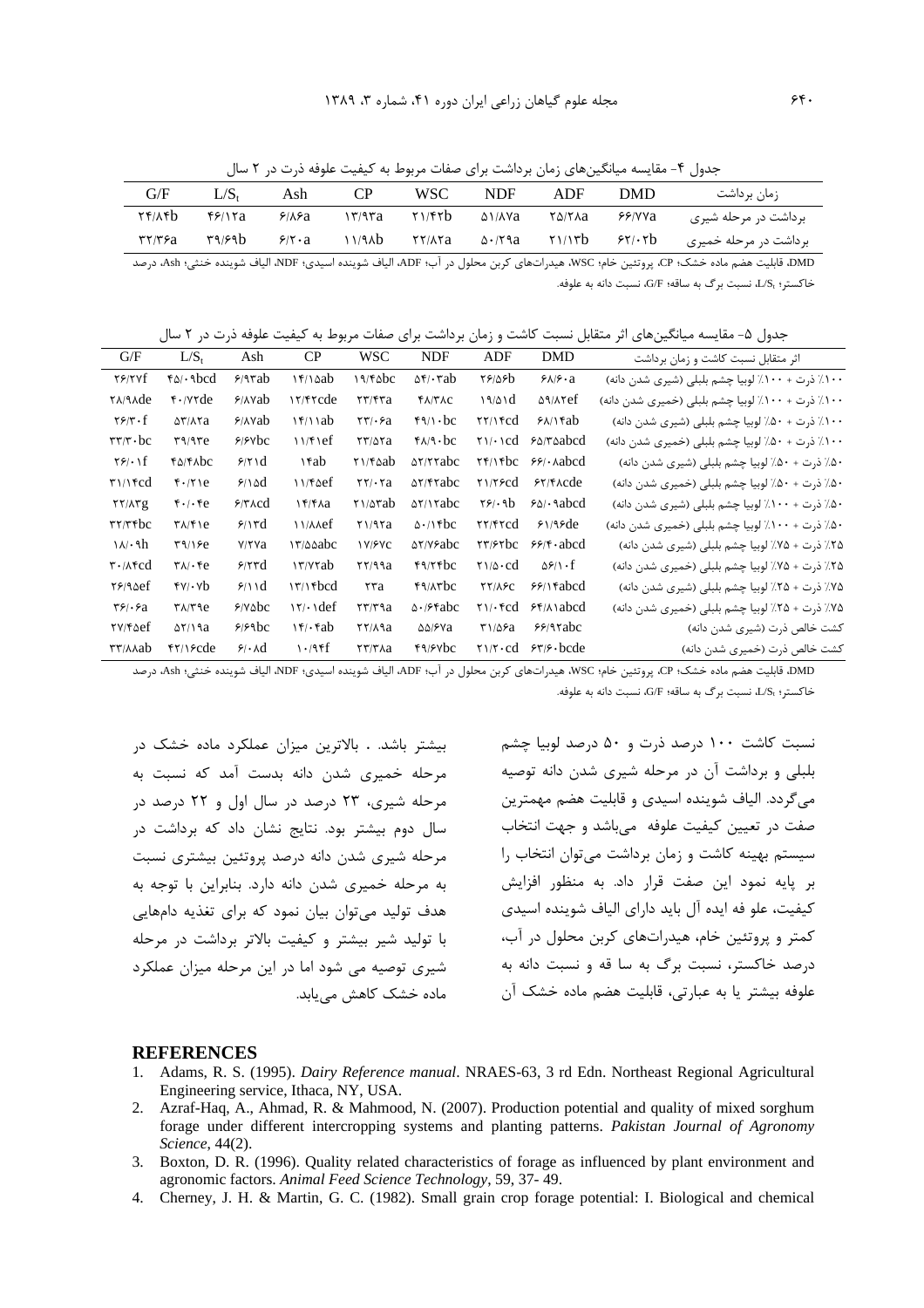determinants of quality and yield. Crop Science. 22: 227-231.

- 5. Cleale, I. V. R. M. & Bull, L. S. (1986). Effect of forage maturity on rotation digestibility and production by dairy cows. Journal of Dairy Science, 69, 1587-1594.
- 6. Coleman, S. E. & Moore, J. E. (2003). Feed quality and animal performance. Field Crops Research. 84:  $17 - 29$ .
- 7. Dhima, K. V., Lithourgidis, A. A., Vasilakoglou, I. B. & Dordas, C. A. (2007). Competition indices of common vetch and cereal intercrops in two seeding ratio. Field Crop Research, 100, 249-256.
- 8. Ditsch, D. D. & Bitzer, M. J. (2005). Managing small grains for livestock forage. Department of Agronomy, University of Kent.
- 9. Di Marko, O. N., Aello, M. S., Nomdedeu, M & Houtte, S. V. (2002). Effect of maize crop maturity on silage chemical composition and digestibility (in vivo, in situ and in vitro). Animal Feed Science Technology, 99, 37-43.
- 10. Eskandari, H. (2004). Evaluation of corn and bean intercropping for forage production. Ms.c Thesis, University of Zabol, Iran. (In Farsi).
- 11. Esmail, S. H., Bulsen, K. & Pffaf, L. (1991). Maturity effects on chemical composition , silage fermentation and digestibility of whole plant grain sorghum and soybean silage fed to beef cattle. Animal Feed Science Technology, 33, 79-85.
- 12. Ghanbari, A. (2000). Intercropped wheat (Triticum aestivum) and bean (Vicia faba) as a low-input forage. Ph. D. thesis. Wye College, University of London. London.
- 13. Ghanbari, A. & Lee, H. C. (2003). Intercropped wheat (Triticum aestivum.) and bean (Vicia faba.) as a whole-crop forage : effect of harvest time on forage yield and quality .Grass and Forage Science. 58(1):  $28 - 36$ .
- 14. Greene, W. L., Johnson, A. B., Paterson, J. & Ansotegui, R. (1998). Role of trace minerals in cow-calf cycle examined. P: 12- 17. In: Feeds Stuffs, Aug. 1998.
- 15. Hosseni, M. B. (2005). Eco physiology of millet and cowpea intercropping. Ph. D. Thesis. University of Tehran, Iran. (In Farsi).
- 16. Hail. Y., Daci, M. & Tan, M. (2009). Evaluation of Annual legumes and barley as sole crops and intercrop in spring frost conditions for animal feeding. Yield and quality. Journal Animal Advance, 8(7), 1337-1342.
- 17. Jafari, A. A., Connolly, V., Frolich, A. & Walsh, E. K. (2003). A note on estimation of quality in perennial ryegrass by near infrared spectroscopy. Irish Journal of Agricultural and Food Research, 42, 293-299.
- 18. Johnson, L. J., Harrison, H., Davidson, D., Mahanna, W. C., Shinners, K & Linker, D. (2001). Corn silage management Effect of maturity, Inoculation and mechanical processing on pack Density and Aerobic stability. Journal Dairy Science, 85, 434-444.
- 19. Kardage, Y. (2004). Forage yields, seed yields and botanical compositions of some legume-barley mixtures under rain fed condition in semi-arid regions of Turkey. Asian Journal of Plant Sciences, 3, 295-299.
- 20. Kephart, K. D., Buxton, D. R. & Hill, R. R. (1989). Morphology of alfalfa divergently selected for herbage lignin concentration. Crop Science, 29, 293-296.
- 21. McDonald, P., Edwards, R. A., Greenhalgh, J. F. D. & Morgan, C. A. (1995). Animal Nutrition. 5th ed. Longman Scientific and Technical, New York.
- 22. Muhammad, I., Rafig, M., Sultan, A., Akram, M. & Arifgoher, M. (2006). Green fodder yield and quality evolution of maize and cowpea sown alone and in combination. Journal of Agricultural Research, 44(1).
- 23. Murphy, W. M., Wetch, J. & Palmer, R. (1996). Digestibility's of silage made from corn intercropped with soybean. Journal of Dairy Science, 67, 1532-1534.
- 24. Reid, R. L., Jung, G. A. & Thayne, W. V. (1988). Relationships between nutritive quality and fiber components of cool season and warm season forages: A retrospective study. Journal of Animal Science, 66, 1275 - 1291.
- 25. Roberts, C. A., Morre, K. J. & Johnson, K. D. (1989). Forage quality and yield of wheat-vetch at different stage of maturity and vetch seeding rates. Agronomy Journal, 81, 57-60.
- 26. Roberts, C. A., Stuth, J. & Finn, P. C. (2003). NIRS applications in forages and feedstuffs. In: Roberts, C.A., Workman, J., Reeves, J. (Eds.), Near Infra-spectroscopy in Agriculture. Agronomy Monograph. 321. ASA, CSSA, and SSSA, Madison, WI.
- 27. Sheperd, A. C. & Kung, L. (1996). Effects of an enzyme additive on composition of corn silage ensiled at various stages of maturity. Journal of Dairy Science, 79, 1767-1773.
- 28. Sleugh, B., Moore, K. J., George, J. R. & Brummer, E. C. (2000). Binary legume-grass mixtures improve forage yield, quality, and seasonal distribution. Agronomy Journal, 92, 24-29.